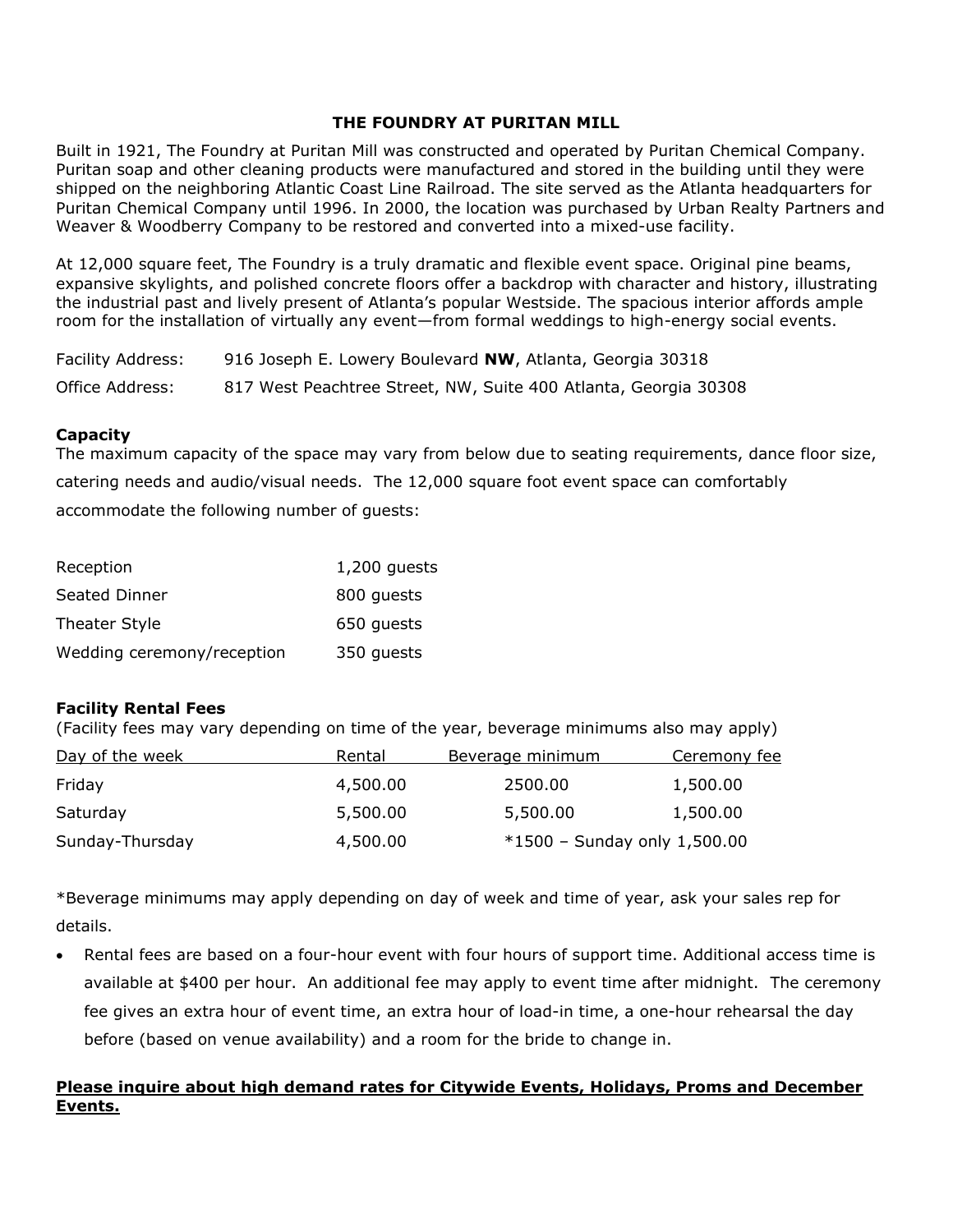### **The rental fee includes use of:**

- $25-60''$  round tables  $10-36''$  round tables (can be cocktail or high-top height)
- 9 48" round tables 250 Fruitwood Chivari Chairs (dark brown stained wood)
- 4 8' wooden farm tables
- Rental also includes 190 feet of ivory sheer drape hanging from ceiling to floor at designated points. To remove or move draping to other rigging points, there is a \$250.00 fee per 80 feet, maximum \$500.00 charge.
- The rental fee includes access to the 300-space parking lot. Daytime events are limited to 50 parking spaces.
- The Rental includes access to the outdoor Urban Garden and café lighting.
- The rental fee includes security for 300 guests. If attendance is to exceed 300 guests, one additional officer is required for every 150 guests at a rate of \$210 each. (Additional security rules apply to Sorority/Fraternity Functions)
- Novare Events, LLC handles all of the beverage services for your guests. No outside beverages may be brought on premise. A beverage minimum of \$5,500 applies to all Saturday evenings.
- There are approved caterers at The Foundry. Please contact your caterer for any food service needs.
- A \$2,000 outside catering fee applies to any caterer selected who is not on our approved list.
- Please inquire about available valet, tenting, restroom attendants and coat check services.
- Please inquire about high demand rates for Citywide Events, Holidays, Proms and & December events.
- Rates are subject to change without notice.

### **Deposits & Payments Policies**

DEPOSITS & PAYMENT POLICIES

- The rental fee is due with the return of the signed rental agreement. The date of the event is not reserved until this payment and the signed rental agreement are received. The rental fee is nonrefundable.
- Six (6) months prior to the event date, the beverage minimum is due.
- Ten (10) days prior to the event date, the final payment is due. The final payment must be made with a credit card or certified check.
- A \$1,500 security deposit is due ten (10) days prior to your event as security for any damages that may occur.
- Novare Events accepts payments in the form of cash, check or credit card. Checks may be made payable to "Novare Events, LLC." A 3 or 4% administration fee applies to all credit card transactions.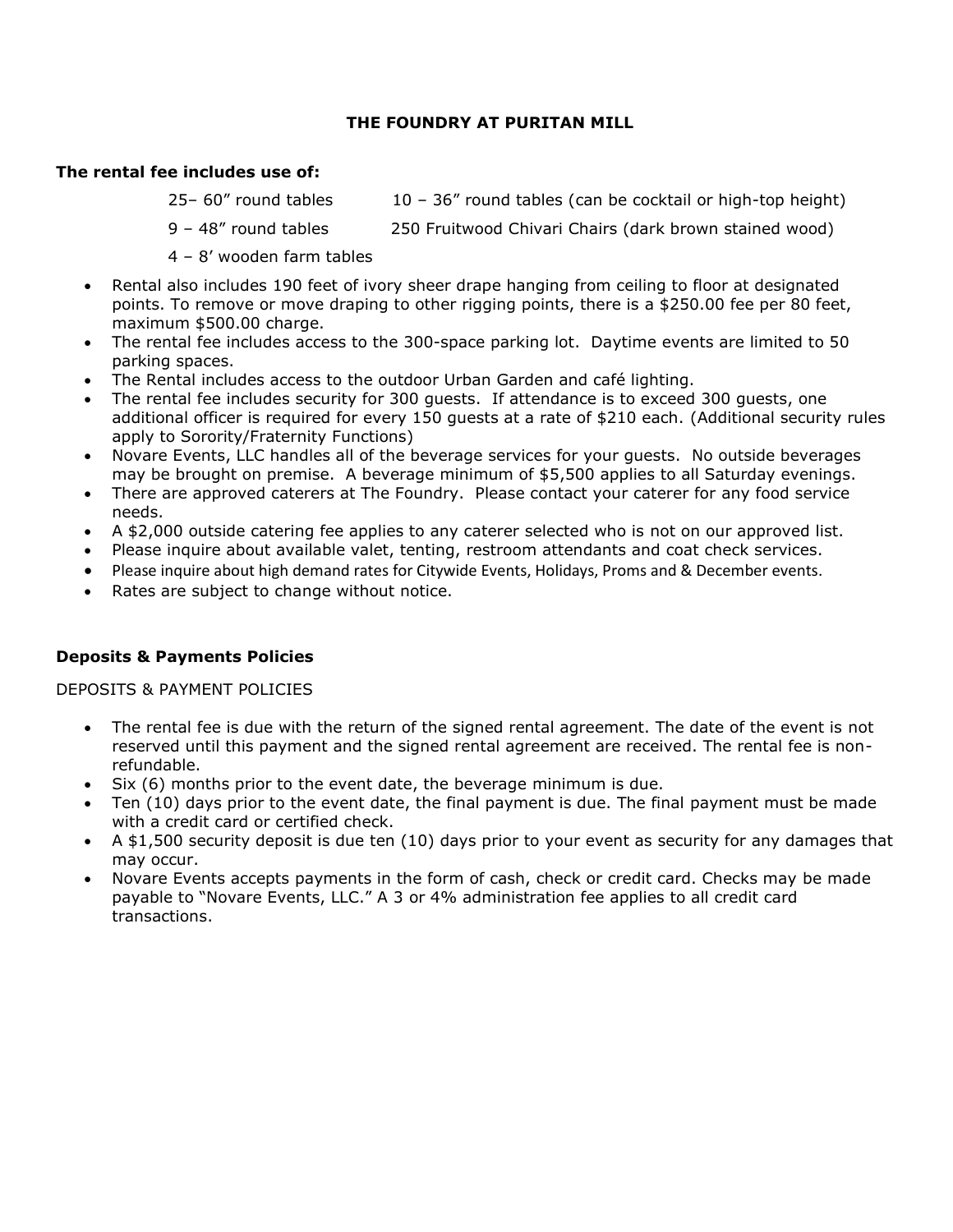### **Beer and Wine Hosted Bar**

4 Hour Open Bar - \$29.00++ Per Person; 4.5 Hour Open Bar - \$31.50++ Per Person

\$5.00++ Per Person for each additional hour

Includes:

*Butler passed wine upon guest arrival for the cocktail hour*

**Beers** –Stella Artois, Sweetwater 420, and Miller Lite

**House Wines** – Sycamore Lane Chardonnay, CA Donini Pinot Grigio, Sycamore Lane Cabernet,

and Freixenet Blanc de Blanc Sparkling Wine

**Non-alcoholic Beverages** – Coke, Sprite, Diet Coke, Ginger Ale, Tonic Water, Soda Water, Orange Juice, Cranberry Juice, Grapefruit Juice, and Pineapple Juice

**Upgrade to the Premium Brand Wines for an additional \$3.00++ Per Person**

Premium Wines – Joel Gott Chardonnay, Oyster Bay Sauvignon Blanc, Bieler Rose, Hangtime Pinot Noir, Spellbound Cabernet, and Grandial Brut

# **Call Brand Hosted Bar**

4 Hour Open Bar - \$34.00++ Per Person; 4.5 Hour Open Bar - \$37.00++ Per Person \$6.00++ Per Person for each additional hour

Includes:

*Butler passed wine upon guest arrival for the cocktail hour*

**Liquors** – Smirnoff Vodka, Bombay Gin, Speyburn Braden Orach Scotch, Old Forester Bourbon, Seagram's 7 Blend, and Ron Carlos Rum

**Beers** –Stella Artois, Sweetwater 420, and Miller Lite

**House Wines** – Sycamore Lane Chardonnay, CA Donini Pinot Grigio, Sycamore Lane Cabernet, and Freixenet Blanc de Blanc Sparkling Wine

**Non-alcoholic Beverages** – Coke, Sprite, Diet Coke, Ginger Ale, Tonic Water, Soda Water, Orange Juice, Cranberry Juice, Grapefruit Juice, and Pineapple Juice

# **Premium Brand Hosted Bar**

4 Hour Open Bar - \$39.50++ Per Person; 4.5 Hour Open Bar - \$43.25++ Per Person \$7.50++ Per Person for each additional hour

Includes:

## *Butler passed wine upon guest arrival for the cocktail hour*

**Liquors** – Tito's Vodka, Bustletown Vodka, El Jimador, Bombay Sapphire Gin, Glenlivet 12 year, Bulleit Bourbon, Crown Royal Blend, and Bacardi Light Rum **Beers** –Stella Artois, Sweetwater 420, and Miller Lite **Premium Wines** – Joel Gott Chardonnay, Oyster Bay Sauvignon Blanc, Bieler Rose,

Hangtime Pinot Noir, Spellbound Cabernet, and Grandial Brut

**Non-alcoholic Beverages** – Coke, Sprite, Diet Coke, Ginger Ale, Tonic Water, Soda Water, Orange Juice,

Cranberry Juice, Grapefruit Juice, and Pineapple Juice

# **Consumption Bar Pricing:**

Call Brand Liquor Drinks: \$9.00++ per drink Premium Brand Liquor Drinks:  $$11.00++$  per drink Call Brand Wine: \$8.00++ per glass Premium Wine:  $$10.00++$  per glass Beer: \$6.00++ per bottle Non-alcoholic Beverages: \$3.00++ per drink

## **Staff Charges:**

A fee of \$200 per Bartender, \$200 per Barback, and \$200 per Busser is applicable for the above bar service options. One bartender is required for every 50-75 guests, and one barback plus one busser are required for every two bartenders. Should table-side wine-service be added, one (1) Wine Server is required for every four (4) guest tables. The fee is \$200 per Wine Server.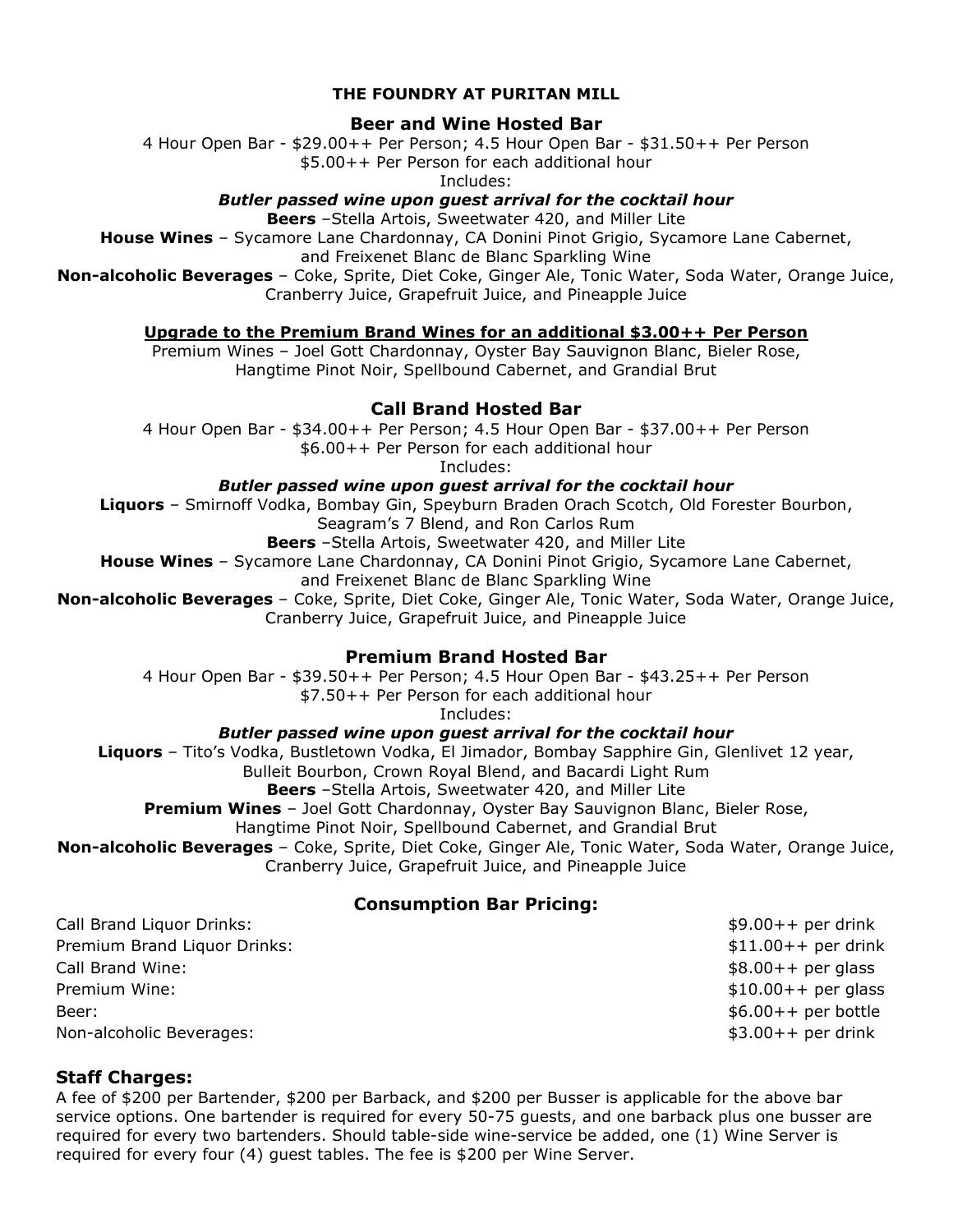## **Additions / Upgrades to Per Person Bar Packages**

### **Craft Specialty Cocktail Upgrades to Call Brand and Premium Brand Per Person Bars during the cocktail hour-**

#### **Select one from below:**  $$3.00++$  Per Person

Old Fashioned- Bulleit Bourbon, Bitters, Sugar French 75- Bombay Sapphire Lemon Juice, Simple Syrup, Prosecco Ultimate Lemonade- Tito's Vodka, Elderflower Liquor, Lemonade Margarita- El Jimador, Triple Sec, Lime Juice, Margarita Mix Mule- (Moscow- Bustletown Vodka, London-Bombay Sapphire Gin, Kentucky-Bulleit Bourbon) Lime Juice, Bitters, Ginger Beer

#### **Tableside Wine Service and Toasts added to a Per Person Bar Package**

| Passed Toast with Freixenet Sparkling Wine         | $$4.00++$ Per Person |
|----------------------------------------------------|----------------------|
| Passed Toast with Grandial Brut                    | $$5.00++$ Per Person |
| Tableside House Wine Service during Dinner         | $$5.00++$ Per Person |
| Tableside Premium Wine Service during Dinner       | $$6.00++$ Per Person |
| Tableside Ultra-Premium Wine Service during Dinner | \$7.00++ Per Person  |

#### **Ultra-Premium Wines added to a Per Person Bar Package**

| Select (4) of the following to upgrade Premium package               | \$10.00++ Per Person  |
|----------------------------------------------------------------------|-----------------------|
| Select (4) of the following to upgrade Call or Beer and Wine package | $$13.00++$ Per Person |

*La Crema Chardonnay- Sonoma Coast, Black Stallion Chardonnay- Napa, Outer Sounds Sauvignon Blanc- Marlborough, Château Minuty Rosé- Cotes de Provence, Cambria Pinot Noir- Santa Maria Valley, Black Stallion Cabernet Sauvignon- Napa, Sterling Vineyards Cabernet Sauvignon- Napa Valley, and Altocedra Ano Cero Malbec- Mendoza*

### **Liquor add-ons/ Upgrades to Call Brand and Premium Brand Per Person Bars:**

| Tito's Vodka                                                             | $$3.00++$ Per Person |
|--------------------------------------------------------------------------|----------------------|
| Jameson Irish Whiskey                                                    | $$4.00++$ Per Person |
| El Jimador                                                               | $$4.00++$ Per Person |
| Don Julio Tequila                                                        | $$4.00++$ Per Person |
| Hennessy VS                                                              | $$4.00++$ Per Person |
| Whistle Pig Piggy Back                                                   | $$4.00++$ Per Person |
| Woodford Reserve                                                         | $$6.00++$ Per Person |
| Cordials: Baileys Irish Cream, Kahlua, Amaretto Disaronno and Frangelico | $$6.00++$ Per Person |
|                                                                          |                      |

### **Craft Beers and Local Spirits added to a Per Person Bar Package**

| Fiddler Bourbon                                             | $$3.00++$ Per Person |
|-------------------------------------------------------------|----------------------|
| Winterville Gin                                             | $$3.00++$ Per Person |
| Substitute any 2 Standard Beers with two of the Beers below | \$3.00++ Per Person  |
| Change all 3 of the Standard Beers                          | \$5.00++ Per Person  |

*New Realm Brewing Euphonia Pilsner; Creature Comforts Tropicalia IPA; Wild Heaven Emergency Drinking; White Claw Variety Pack*

### **Additional Information:**

**++** denotes that all beverages are subject to a 22% service charge and 8.9% sales tax applied to beverage and service charges. An additional 3% sales tax applies to all liquor charges.

### *Please note that Novare Events Venues do not serve shots of liquor.*

*All alcoholic beverage service is provided by Novare Events, LLC.*